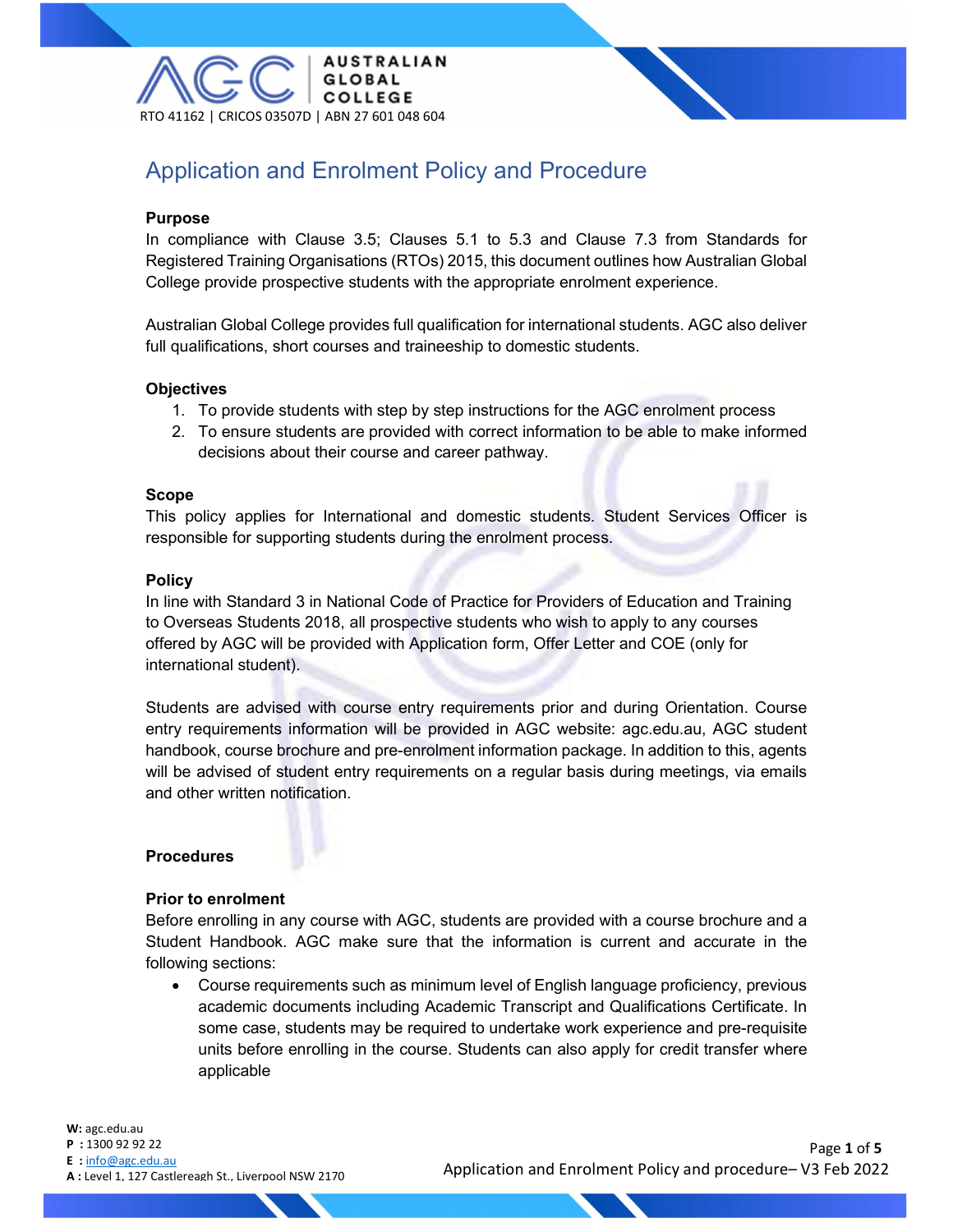

- Course duration and list of competency units of each qualification. Most of study and assessment methods are also mentioned.
- Location of training and its facilities, equipment and learning resources
- Fees and charges involved
- Refund policy
- Advice that potential fees may change during their course
- Deferment, suspension, and withdrawal policy. AGC provides information on how to apply for leave, defer and which circumstances students' enrolment may be deferred or cancelled.
- Useful information in Student Handbook such as:
	- o Cost of living in Australia
	- o Accommodation options
	- o Schooling obligations if student has school-age dependents

#### Enrolment process

#### 1. Domestic students

### **Prepare Application** Form

## **Apply for USI**

- Let us know about you and the course you would like to enrol - Provide us necessary documents such as Passport. Driver Licence.

#### - If you already have an USI number, you can simply add it Application form. - If you don't have one, you can apply in website usi.gov.au - if you need help, feel free to contact Student Support Team

**Apply for Credit Transfer (if** applicable)

- Fill in Credit Transfer Form - Attach your Academic Transcript

### Submit your **Application**

- Submit via email to info@agc.edu.au or directly to the Australian Global College.

Level 1, 127 Castlereagh St., Liverpool NSW 2170 Phone: 1300 92 92 22

Step 1: Choose your course and check your eligibility Smart and Skilled - Are you eligible for Smart and Skilled training? (nsw.gov.au)

Step 2: Complete the Enrolment Form and Smart and Skilled Eligibility Form in full

Step 3: Provide necessary documents:

- a verified USI (UNIQUE STUDENT IDENTIFIER)
- Provide evidence of your Citizenship (Australian, New Zealand or Permanent Resident) such as Medicare card, Passport or Citizenship Certificate.
- Provide evidence that you live in NSW (a driver's licence or another document issued by Commonwealth or State Government that clearly shows your address). If you do not live in NSW, but you do work in NSW, you will need to provide a letter from your employer stating this.

Step 4: Submit your application to info@agc.edu.au or directly to the Australian Global College.

#### Australian Global College

W: agc.edu.au P : 1300 92 92 22 E : info@agc.edu.au A : Level 1, 127 Castlereagh St., Liverpool NSW 2170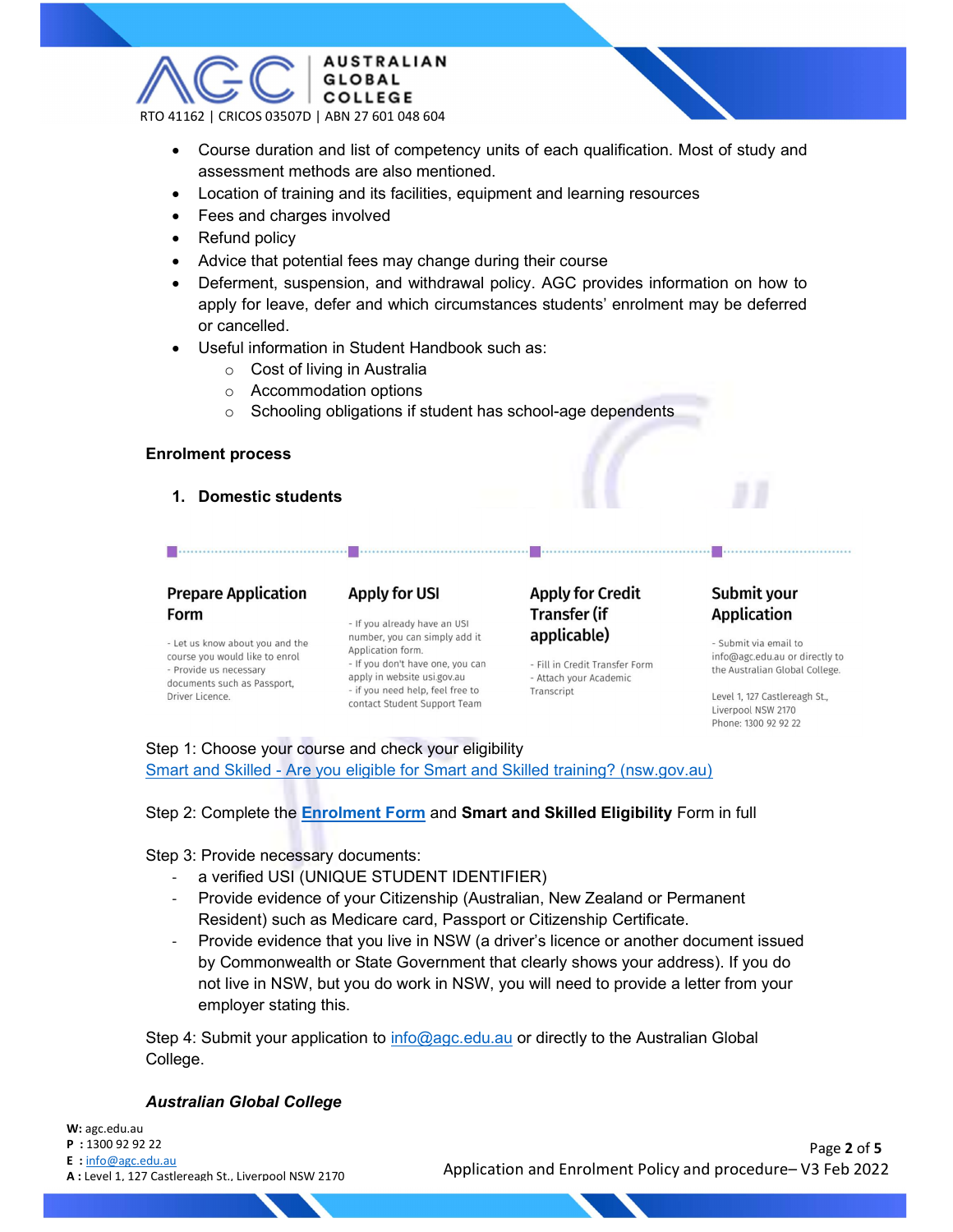

Level 1, 127 Castlereagh St., Liverpool NSW 2170 Phone: 1300 92 92 22

Step 5: Apply for Credit transfer if applicable..

Students seeking recognition for credit transfer must apply at the time of making their application. Credit transfer will be assessed and the outcome determined prior to issuing the letter of offer. To apply for credits, they must submit the certified copies of all their academic transcript or results from their previous studies, and copies of the subject syllabuses and grading system. All documents must be translated in English with copies of certified original copies. They will then need to fill up AGC's credit transfer application form. They can also apply for RPL using the college's RPL application form and undergoing RPL assessment process.

#### What happens next?

Upon receipt of the application and supporting documents, AGC will assess the application for admission into the course. If the application is successful, an offer will be made in writing.

#### 2. International students

#### **Choose your course** Do your due **Prepare Application** Submit your and intake date diligence **Documents Application** - Check Courses Brochures - Talk with an Immigration - Complete Application Form - Submit via email to - Let us know about you and the info@agc.edu.au or directly to Agency - Search Internet for living in course you would like to enroll the Australian Global College. - Provide us necessary Australia, expenses, student visa process, ect. documents Level 1, 127 Castlereagh St., Liverpool NSW 2170 - If you need help, feel free to contact Student Support Team Phone: 1300 92 92 22

. . . . . . . . . . . . . . .

Step 1: Choose your course and Intake date.

International students can apply directly to the college or to one of our authorised representatives overseas or in Australia. Before submitting an application, students must carefully read the Conditions of Enrolment and Fees Payment and Refund Policy and then follow the following procedure:

#### Step 2: Complete the International Student Application Form

Step 3: Provide necessary documents:

- Attach certified copies of supporting documents such as English language test results and academic transcripts, and evidence of work experience (if to be applied for the RPL).
- Attach one passport-size photograph.
- Attach copies of the front pages of passport, and, if onshore student, a copy of current visa status.

 Page 3 of 5 Application and Enrolment Policy and procedure– V3 Feb 2022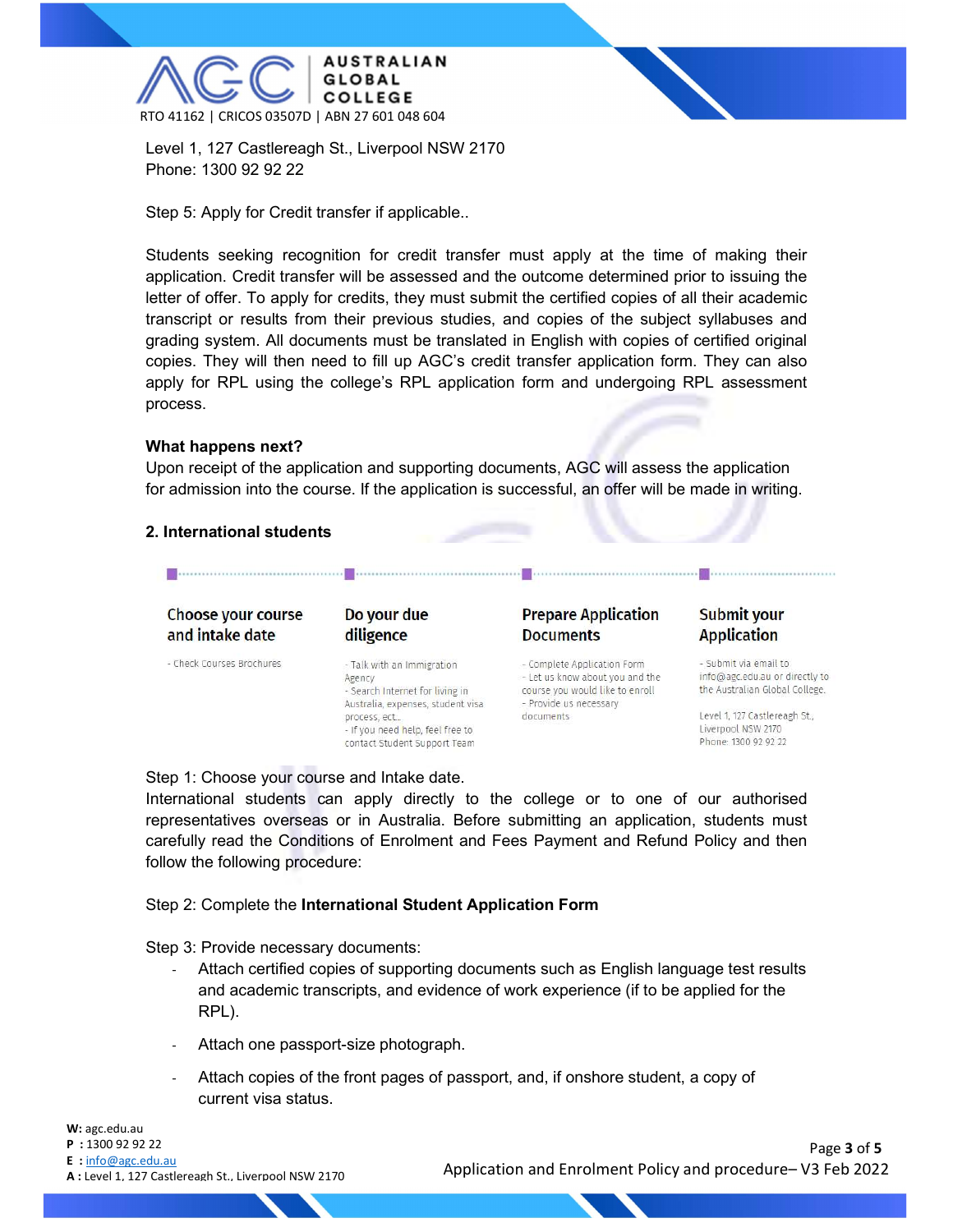

- previous or current enrolment evidence to any other education providers.
- a personal essay which explains about your future plans and reasons to choose your education provider (Statement of purpose) if apply from offshore.
- a verified USI (UNIQUE STUDENT IDENTIFIER) if international student is onshore. Offshore students will be advised to create an USI during Orientation.

Step 4: Submit your application to info@agc.edu.au or directly to the Australian Global College.

#### Australian Global College

Level 1, 127 Castlereagh St., Liverpool NSW 2170 Phone: 1300 92 92 22

#### What happens next?

Upon receipt of the application and supporting documents, AGC will assess the application for admission into the course. If the application is successful, an offer will be made in writing.

#### Course entry requirements

#### 1. Domestic students

All domestic students applying to enter a course being offered by AGC must be:

- 15 years old or over
- no longer at school
- living or working in NSW
- an Australian citizen, Australian permanent resident, humanitarian visa holder or New Zealand citizen

#### 2. International students

All international students applying to enter a course being offered by AGC must:

- Age of 18 years or over
- Demonstrate good command of written and spoken English
- Evidence of IELTS Level 5.5 or equivalent
- Have completed an equivalent secondary schooling level of a Higher School Certificate or can demonstrate suitable work or life experience
- Meet the following Student Visa (Sub-class 500) requirements:
- $\checkmark$  be of good character
- $\checkmark$  are of sound health
- $\checkmark$  have acceptable health insurance through the Overseas Student Health Cover (OSHC) for themselves and members of their family unit accompanying them to Australia
- $\checkmark$  have no outstanding debts to the Commonwealth of Australia
- $\checkmark$  demonstrate the capacity to meet basic living costs requirements set by the Australian Government